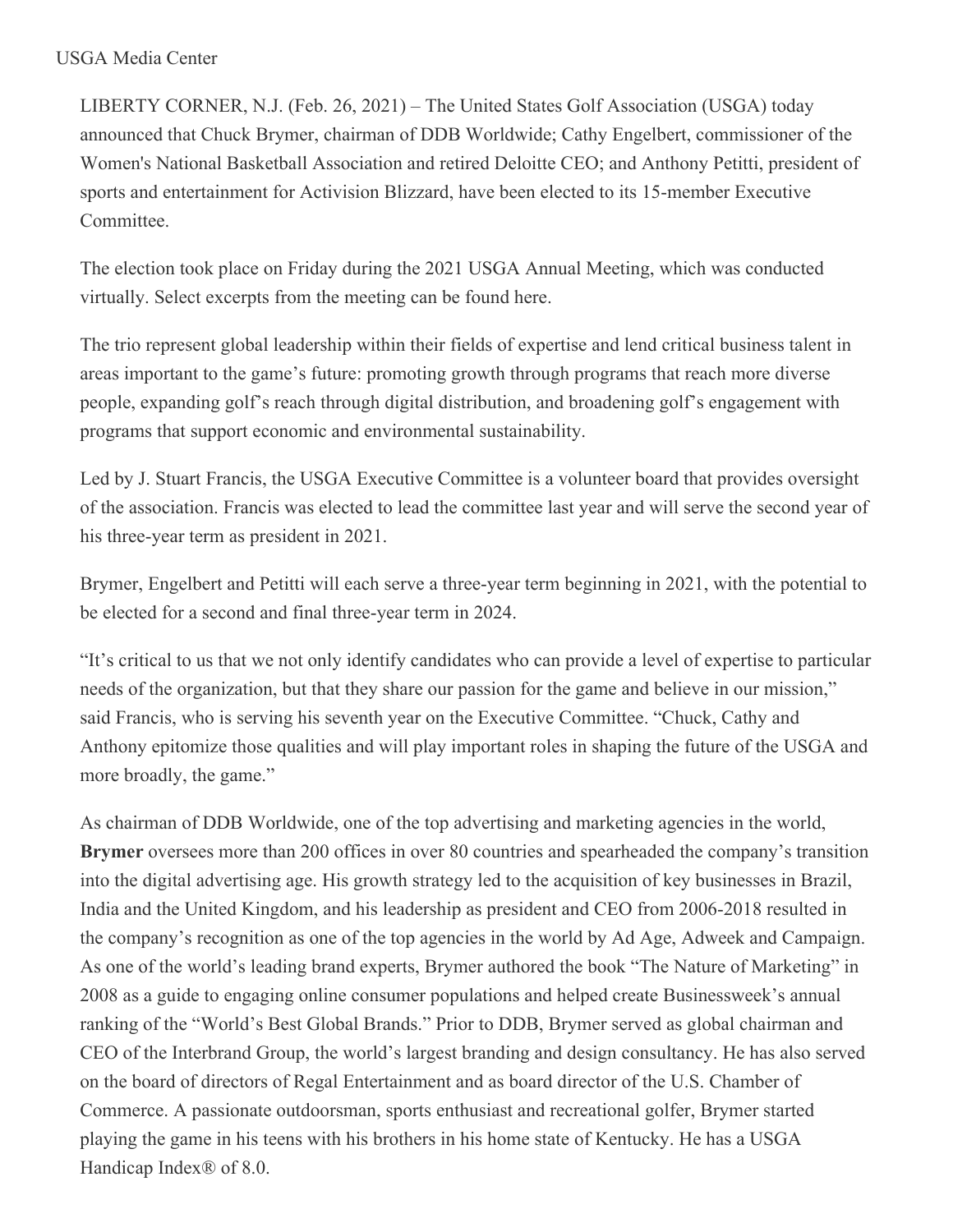**Engelbert** was named the WNBA's first-ever commissioner in 2019 after a storied 33-year career at Deloitte, in which she became the first female CEO in the history of a Big Four professional services firm. As Deloitte CEO from 2015-2019, Engelbert led more than 100,000 professionals of the accounting and consulting organization in the United States. Prior to that, she served large, complex global clients, including in the financial services, consumer products, and pharmaceutical industries. She also served on the Deloitte board of directors for over 7 years, as the first woman chair of the Center for Audit Quality governing board and, as a strong supporter of diversity and inclusion, as the first woman chair of the Catalyst Board, a global nonprofit organization that promotes inclusive workplaces for women. She was a founding member of the CEO Action for Diversity and Inclusion, is a vice chair of the Partnership for New York City, and previously served as a member of the Business Roundtable, where she sat on the Education & Workforce and Immigration committees. She is currently a member of the board of McDonald's Corporation and was named one of Fortune*'s* Most Powerful Women for four consecutive years. Engelbert, a former Division I basketball and lacrosse player, has since found a passion for golf, and is a proud mother to two children.

**Petitti** brings more than 30 years of executive experience within the sports and entertainment industries. As president of Sports and Entertainment at Activision Blizzard, Inc., he oversees all esports, consumer products, and film and television for the leading interactive entertainment company. Prior to his current role, Petitti spent 11 years at Major League Baseball (MLB) where he ultimately served as deputy commissioner for Business and Media from 2017-2019. The role included oversight for all digital and MLB Network content, broadcast relationships including all linear and digital media sales and rights negotiations, special events, postseason scheduling, international, youth programs and marketing activities. Additionally, he led MLB's efforts to bring new diverse youth into the game through innovative programs across the country and expanded the league's international development initiatives. Petitti joined MLB in 2008 to create, launch, and oversee programming for MLB Network and was promoted to chief operating officer in 2014. Prior to MLB, Petitti served in senior executive roles at ABC, NBC and CBS, overseeing the rights acquisition deals for a variety of sports and leagues, including the NFL, NCAA Basketball Tournament, PGA Tour and SEC Football. A 13-time Emmy Award winner, he was executive vice president and executive producer at CBS Sports, where he was responsible for the network's sports programming and production. A native of Queens, N.Y., he started playing golf in his early 20s with his father on area public courses and maintains a 7.1 USGA Handicap Index.

In addition to the three new Executive Committee members, Kendra Graham, Nick Price and Sharon Ritchey have each been elected to serve a second term, while Martha Lang and William Siart will retire after a combined 10 years of service to the Executive Committee.

Current USGA Executive Committee members include Anthony Anderson, Michael Bailey, Thomas Barkin, Stephen Beebe, Paul Brown, Graham, Deborah Platt Majoras, Courtney Myhrum, Fred Perpall, Price and Ritchey.